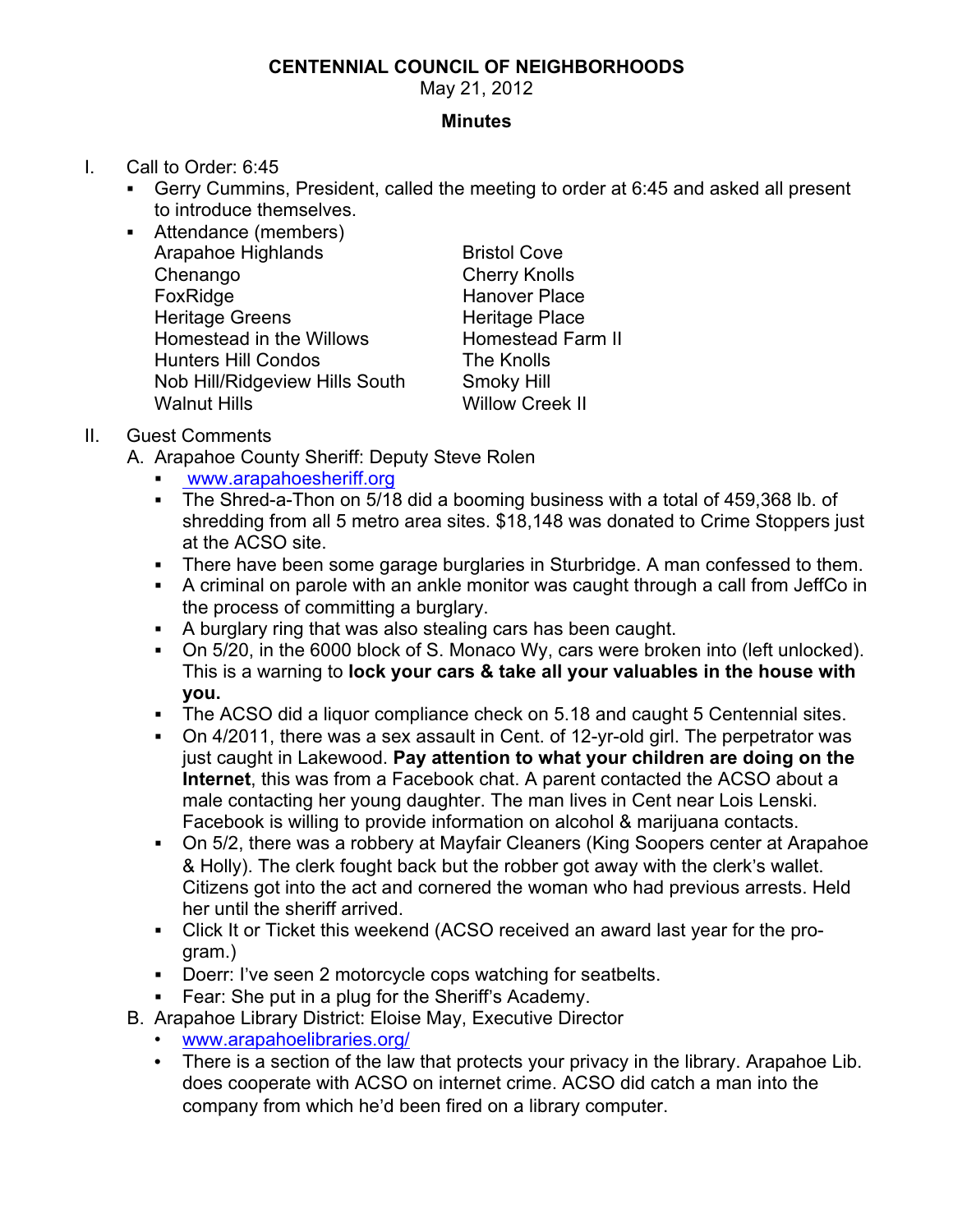- June 2, Summer Reading begins; register on our website. This is for babies, toddlers, young, teens. Here are the kick-off events.
	- $-$  In Centennial: Koelbel, 10 12; Southglenn, 2 4pm; and Smoky Hill, 10 12.
- Children's Hospital book drive was a success: 1,085 gently used books for teens were collected. Many thanks to the generosity of the community in making a difference to the patients at Children's.
- Meet author Eric Littwin, children's author (*Pete the Cat: I Love My White Shoes)*, for some great music, fun books and a laid-back evening on the lawn on July 11 at Smoky Hill Library. Check website.
- Save the Dates for Upcoming Book Sales
	- The next book sale is Southglenn Library's Super Sidewalk Sale, July 13-15.
	- The next Paperback Palooza book sale is at the May Library July 28 & 29.
	- Volunteers are needed for both. Contact our volunteer coordinator Louise Richey for more information.
- The databases being promoted this month:
	- LearningExpress Library is for academic & professional practice tests, skillbuilding courses, exercises, related electronic books, etc.
	- Gale Virtual Reference Library offers electronic books on a large selection of topics. For instance, the business eBooks cover advertising, marketing, branding, accounting, business plan writing and leadership.
	- For this time of year, you might also want to look at Gale's large selection of eBooks on travel.
	- To find Learning Express and the Gale Virtual Reference Library, go to our website and click on "Research and Databases."
- I'm retiring on 31 Aug. There are 3 finalists in the running for the new Library Executive Director.
	- Nicolle Davies, ALD's Deputy Executive Director
	- Scott Hughes, City Librarian in Bridgeport, CN
	- Kari May (no relation), Elbert County Library Director
- Fulk: We'll miss you.
- When I started there were only 2 libraries, Southglenn & Walnut Hills & a book mobile.
- C. Arapahoe Park & Rec. District: DeLos Searle was not present.
	- www.aprd.org
- D. Fire Districts: Fire Capt. Ullery, Littleton Fire, Cherry Knolls Fire Station
	- www.cfpd.org, www.littletongov.org/fire, www.southmetro.org
	- There have been a lot of lightning strikes and a few fires. We could handle it.
	- We've been helping with the wildland fires. We expect to have a very bad season; 3 members just came back from the Hewitt Fire
	- We participated in the Air Life Memorial Run this past weekend.
	- We will be getting a new medical unit.
- E. Cherry Creek Schools: No one present.
	- http://cherrycreekschools.org
- F. South Suburban Park & Rec District: Teresa Cope
	- www.SSPR.org
	- In the recent Board election, the winners were Sue Rosser and Scott LaBrash.
	- At the Board meeting following the election, John Ostermiller was s elected Chair & Sue Rosser was Vice Chair.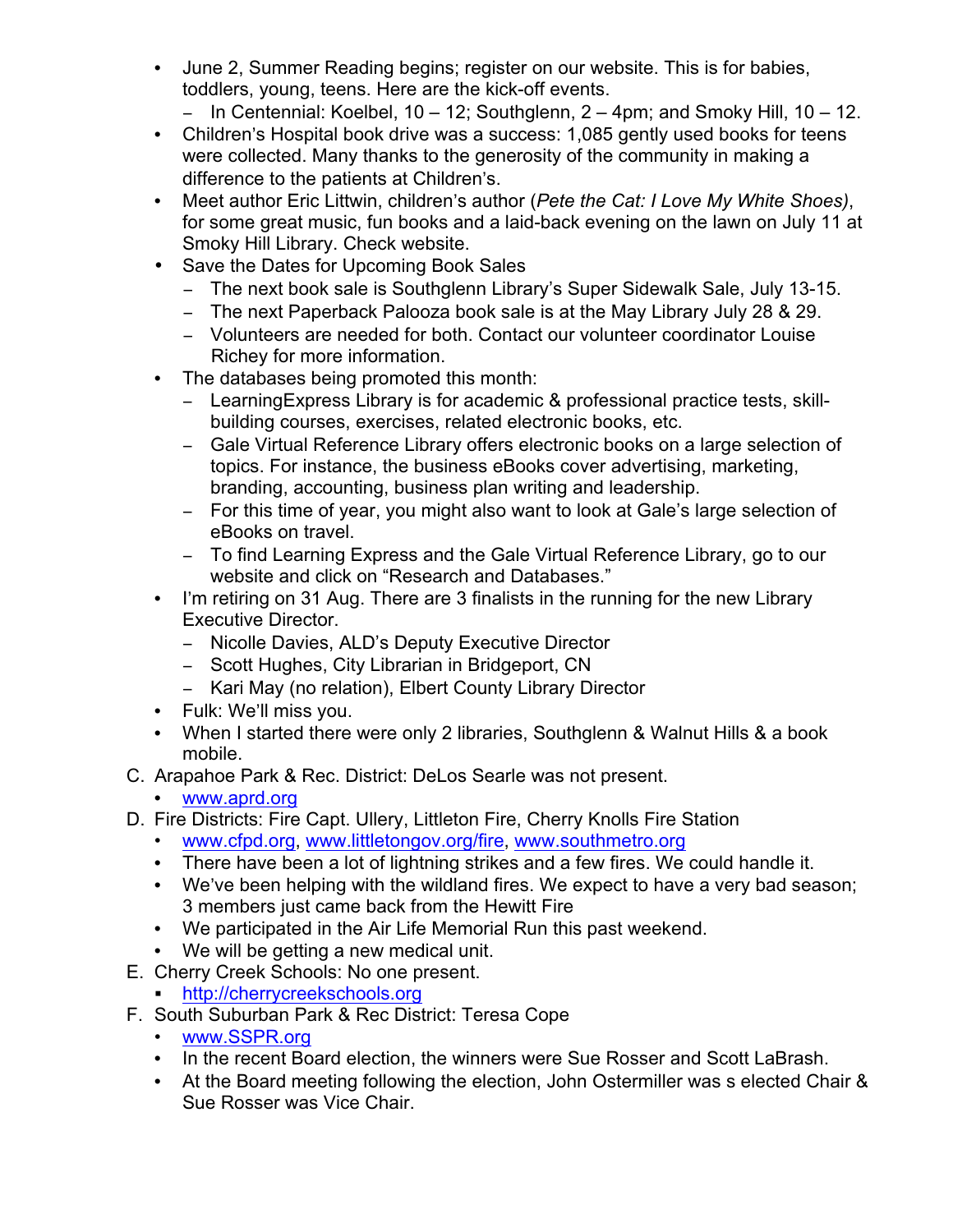- Free Golf for Kids has started. Last year it saw 600 kids. Kids 17 & under can play for free at any SSPR golf course every Sat. & Sun. through the summer. Just show up at 5pm at Littleton or Family Center or 6 pm at SSPR or Lone Tree courses. These are live theater shows performed by youth actors, a funny version of Puss in Boots.
- SSPR is hosting 5 free outdoor performances of The Commedia, Puss & Boots.
	- 6/19, 10 am, DeKoevend Park, Shelter C
	- ! 6/20, 10 am, Puma Park
	- 6/21, 10 am, Gallup Gardens (Littleton)
	- 6/22, 10 am, Prairie Sky Park Shelter (Lone Tree)
	- 6/22, 7 pm, Walnut Hills School Park Amphitheater
- There's still some room at summer camps, see website.
- For 55 and older, free breakfast & drop-in tennis, from 6/14-8/30 at Holly Tennis Center, 7:30-9 am.
- There'll be swim lessons at Holly & Franklin outdoor pools & indoors at Goodson, see website.
- Krameria north of Arapahoe (into Holly Pool) will be closed for repaving 6/5-14.
- G. Open Space Advisory Board: Mark Gotto
	- http://www.centennialcolorado.com
	- In May they met with Arapahoe Park & Rec., in April with SSPRD, for partnership dollars. They did a field trip to see all of the sites for which APRD was requesting funding and they're planning to do it with SSPRD.
	- There are a lot of irrigation renovation projects. Contact me (standy@ecentral.com) if you'd like a copy of the SSPRD requests.
	- Doerr: Isn't diverting water to a neighborhood pond a problem with water rights? *Here follows an explanation that was sent to me from Mark on how they got their water: SSPRD waters the grass at the County Line Golf Course with well water. SSPRD owns the wells and the rights to that water. They calculate that a great deal of that water simply runs off into the creek. They have petitioned the Water Court to allow them to extract that amount of water from the Big Dry Creek, down stream of the Golf Course, and to use it for additional irrigation at Cherry Knolls Park. The formal use of secondary Water Rights would require an adjudication from the Water Court to allow this to happen. SSPRD did this but it took a lot of effort. That is why when we asked if that process could be used for other projects they stated it might not be worth the effort. Denver Water uses this process in a similar argument when they capture the "recycled" water from Metro Waste Water on the South Platte River for reuse in Downtown Denver City Parks.*
	- Whelan: I wasn't aware that HOAs could get in the request process. Gotto: You would need to start with SSPRD or APRD and they make the request for you.
	- Cummins: Where did the large art piece go that was slated for Willow Creek Park? Cope: It was installed at Hudson Gardens
	- The Open Space Advisory Board consists of 5 regular members and 2 alternates.
- III. City of Centennial: We will not have City comments tonight because of a City Council meeting.
- IV. Code Compliance: Rita McConnell, Deputy Director, Community Development Pets and Wildlife, Andy Firestine
	- Code Compliance
		- Since incorporation there has been minimal in-house staff & contractors did the work; competitive bids means innovation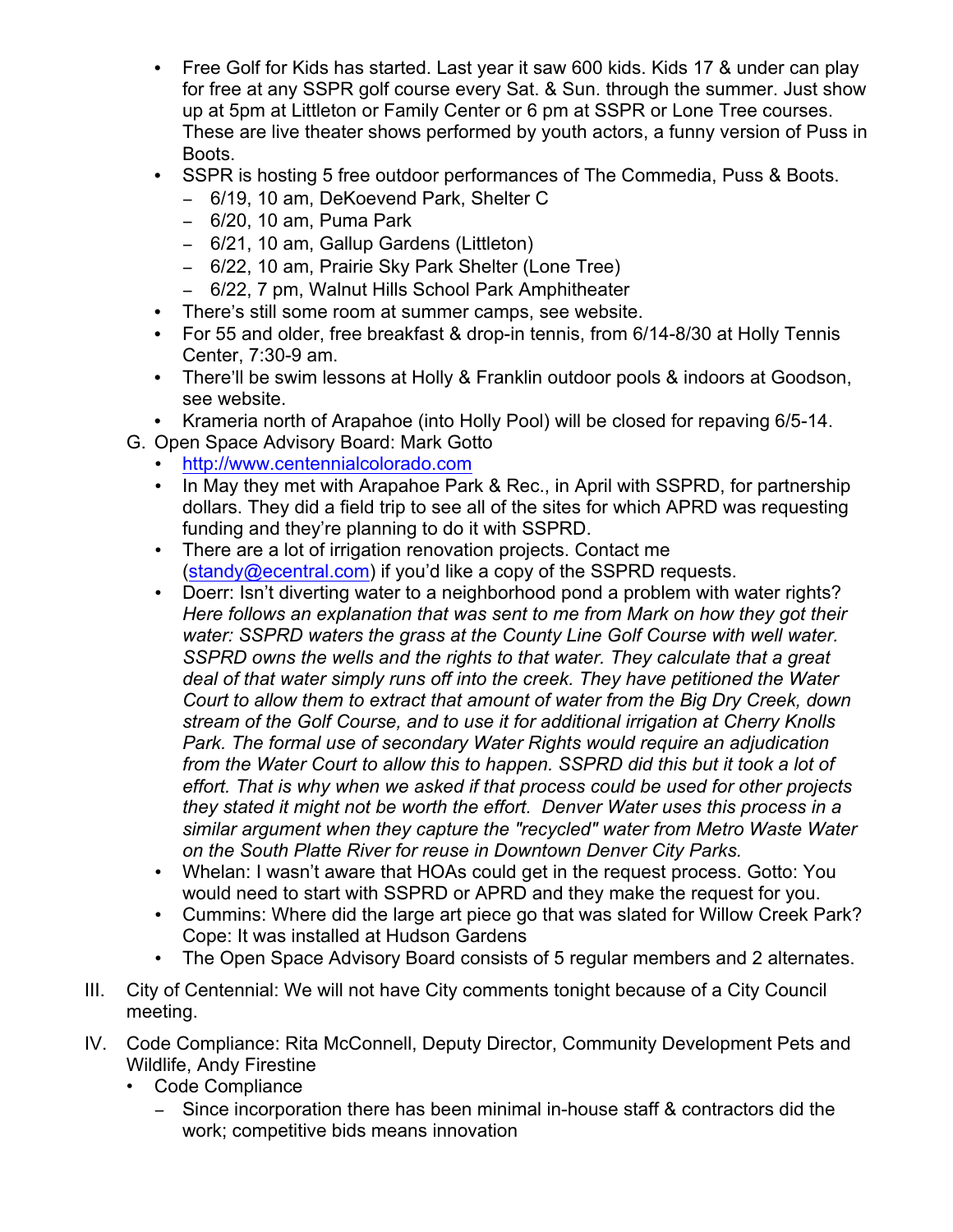- CH2MHill won bid for Code Compliance.
- Craig Faessler gave a brief history of CH2Mhill & Centennial.
- McConnell introduced Tamra Gregory the new Centennial Chief Code Compliance Officer.
- Fulk: I thought we were reactive with code compliance. RMcConnell: We're proactive now. If we're checking a complaint and see a violation, we inspect it.
- Fulk: Do you patrol? Gregory: We only patrol for signs in the right-of-way.
- Bain: How are you coordinating with all of these organizations in Centennial? Gregory: We're meeting with HOAs & we go to District meetings.
- Bain: You might want to consider having classes for HOAs.
- Fear: How will you deal with signs for this upcoming election? Gregory: We let candidates know the law & we will be out pulling signs.
- Doerr: Hunters Hill Condos owns the median in Xanthia, we put signs there, will they be pulled? Gregory: There is a list of streets we monitor, Land Development Code: 0-6-502.
- Gail: What's the difference between code compliance and code enforcement? Gregory: compliance is Centennial, more user friendly, education & help; enforcement is the ticket, hearing, & punishment
- ! Kincaid: Why is there a problem with an HOA putting up a sign for an event? *This led to a long discussion. The general answer is that a code compliance officer cannot read a sign, can only note if it is illegally placed, content-neutral.*
- Pets & Wildlife, Andy Firestine
	- The definition of a pet: Dog, cat, small animals, reptiles, fowl (chickens, ducks) customarily kept in a home or on the premises that can be purchased in a pet store; up to 3 in Land Development Code but 4 in Municipal Code.
	- The City wants to have 1 rule on pets and set a reasonable limit on the number of dogs & cats, and not worry about pets in cages or aquariums.
	- Chickens are a different matter. We're looking at the codes of other cities.
	- Wildlife: Organizations that have permits for wildlife, falconers & rehabilitation from one of several sources: CO Parks & Wildlife, US Fish & Wildlife, etc.
	- The City has this on its Study Session agenda for 6/11; P&Z in July; City Council in Aug.
	- Whelan: We need to be consistent with surrounding communities Firestine: Denver permits rehabilitation but not falconers; there's a tremendous amount of different rules out there.
	- Guest: Will we be discussing breeds? Firestine: yes
	- Fear: ACSO has HawkQuest, they take it into schools. We do need to consider the public health & safety.
	- Guest: How are the meetings advertised? McConnell: Through city blast emails, PR blast emails, Council members email lists.
	- Bain: Administrative approvals might get crosswise with covenants, admin. approvals for variances should be noticed to HOAs.
- V. HOA Forum: Where CenCON members can share questions and problems No forum tonight.
- VI. CenCON Business
	- A. President's report, Gerry Cummins:
		- 7/23 is set for the CenCON field trip. CenCON will sponsor a Picnic in the Park at Centennial Center Park. Supper is on us; bring spouses, children, grandchildren.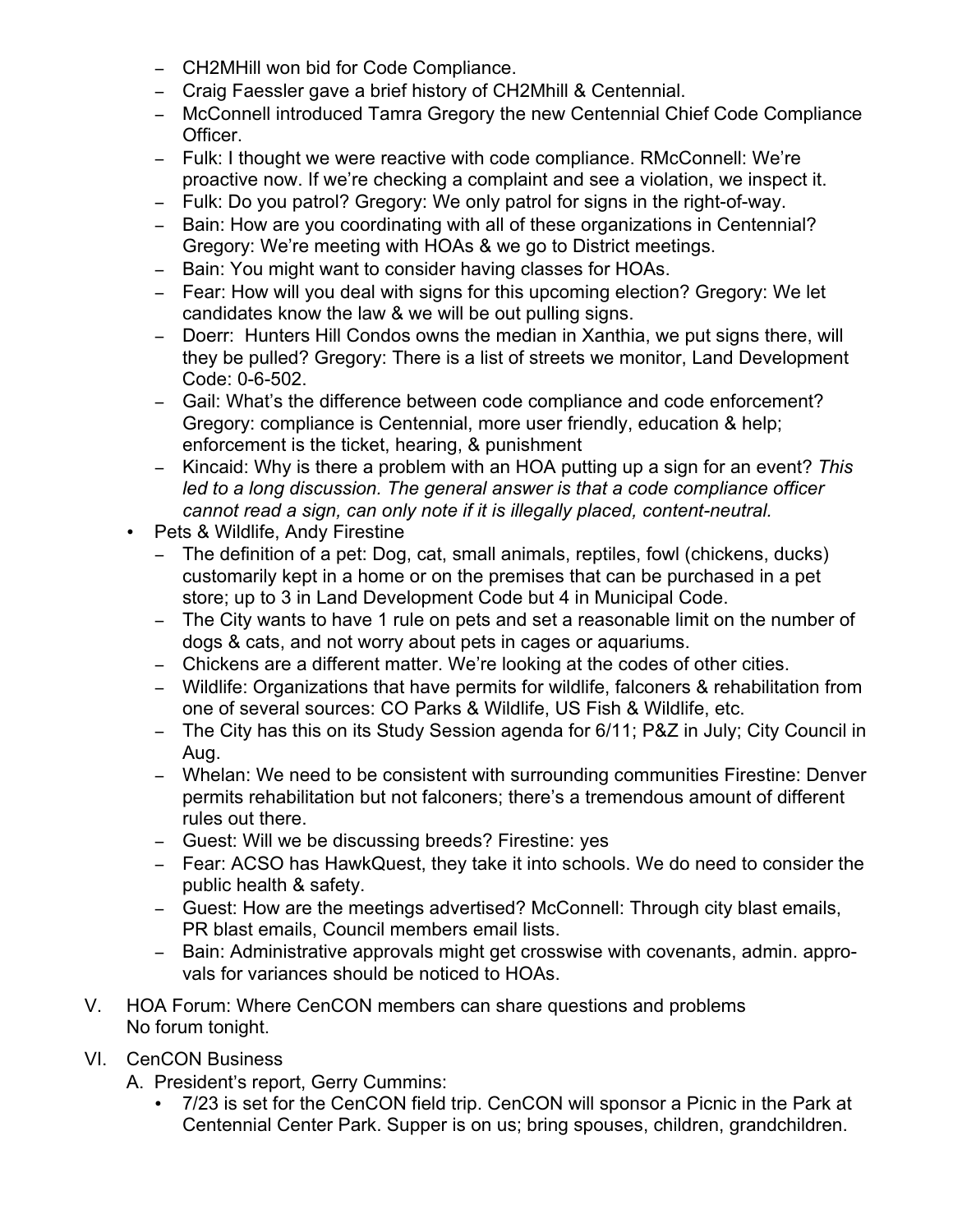- Suhaka & Cummins attended a Saddle Rock Ranches HOA Board meeting on Tues. night. They'll be rejoining CenCON after a long absence.
- B. Secretary, Andrea Suhaka
	- A motion was made, seconded and passed unanimously to approve the minutes as emailed. (Doerr/Leader)
- C. Treasurer's report, C.J. Whelan

|           | Thoubard, or opony old. Thiskn                   |            |
|-----------|--------------------------------------------------|------------|
| $\bullet$ | Previous Checking Account Balance (from April)   | \$1212.55  |
|           | Deposits:                                        |            |
|           | Dues $-5/14$ deposit <sup>1</sup>                | \$150.00   |
|           | Dues – $5/21$ deposit <sup>2</sup>               | \$90.00    |
|           | Expenses: <transfer savings="" to=""></transfer> | (\$225.00) |
|           | <b>Current Balance</b>                           | \$1227.55  |
| $\bullet$ | Previous Savings Account Balance (from April)    | \$2193.21  |
|           | Income: Interest <none></none>                   | \$0.00     |
|           | <b>Transfer from Checking</b>                    | \$225.00   |
|           | <b>Current Balance</b>                           | \$2418.21  |
|           |                                                  |            |

- Note: The two above accounts are located at First National Bank, 7777 E. Arapahoe Rd
- Dues<sup>1</sup>: Antelope POA, Arapahoe Highlands CA, Glenn Oaks TA, Homestead in the Willows HOA, Knolls HOA,
- Dues<sup>2</sup>: Chaparral 480 HOA, Heritage Place HOA, Knolls Village TA
- D. First Vice President, Membership, Andrea Suhaka
	- With tonight's payment, we now have 44 paid members in CenCON.
- E. Election of Officers:
	- A motion was made, seconded and passed unanimously to re-elect he current board. (Leader/Kirrane) There is still no Secretary and Suhaka will continue, for now.
- VII. Plans, 2<sup>nd</sup> Vice President, Ed Bain
	- Two Community Meetings are scheduled:
		- May 23, 6:00 pm, Rezone of Lot 6, Block 3 Southfield Park, 6221 S. Racine Cir
		- May 24, 4:00 pm, AT&T antennas modification on building, 7061 S. University (far SE corner of Streets @ SouthGlenn
	- Bain urged people to go to the community meetings that are scheduled for projects in their vicinity. This is a way to give public input on projects and the City Council gets a record of what is said at those meetings.
- VIII. Other Matters
	- Fear: CenCON should consider having a County Commissioner come back to discuss fracking. Gregg commented that the only requirement for fracking is that they have to ID what chemicals they're using.
- IX. Adjourn: Cummins adjourned the meeting at 8:55 pm.

Minutes respectfully submitted by Andrea Suhaka.

Please inform Andrea Suhaka at 303-770-0058 or standy@ecentral.com of changes in your CenCON Representative or Association President/Chair.